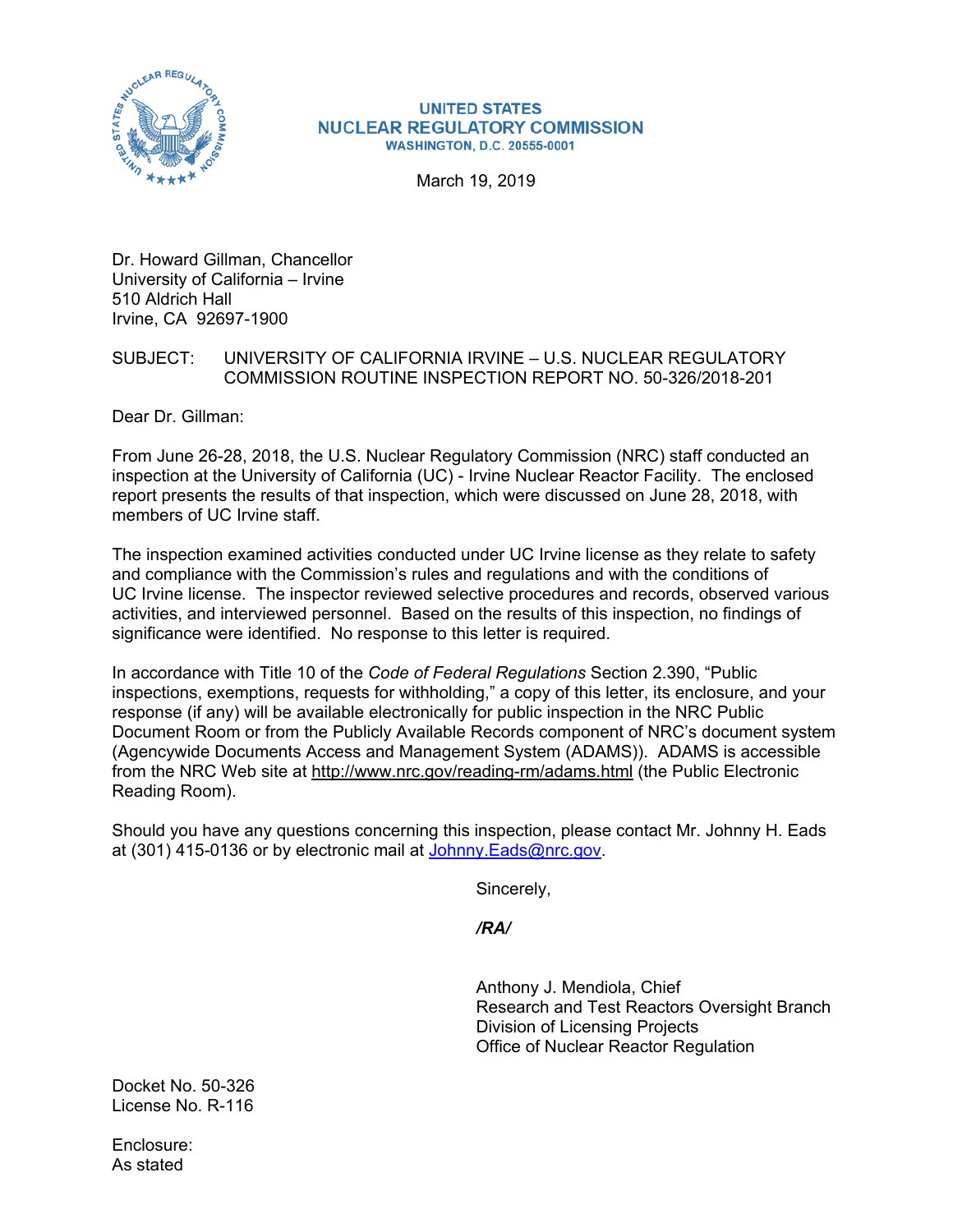H. Gillman - 2 -

cc: w/enclosure: See next page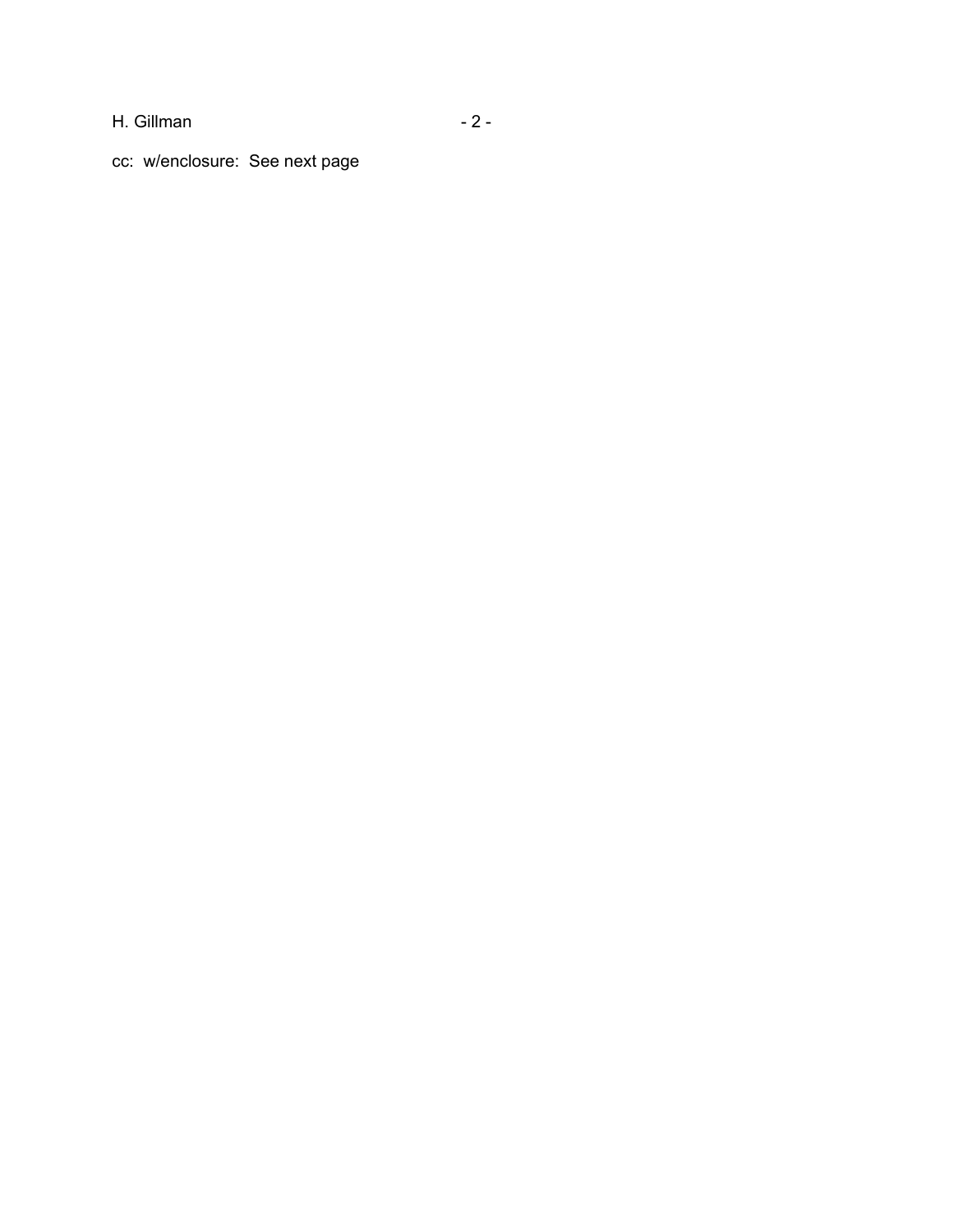University of California - Irvine University of California - Irvine Docket No. 50-326

cc:

Dr. Reginald M. Penner, Chair Department of Chemistry University of California, Irvine Irvine, CA 92697-2025

Radiological Health Branch California Department of Public Health P.O. Box 997414, MS 7610 Sacramento, CA 95899-7414

Dr. George E. Miller, Reactor Supervisor Nuclear Reactor Facility Department of Chemistry University of California, Irvine 1102 Natural Sciences 2 Irvine, CA 92697-2025

Dr. A.J. Shaka Nuclear Reactor Facility Department of Chemistry University of California, Irvine 231A Rowland Hall Irvine, CA 92697-2025

Test, Research and Training Reactor Newsletter Attention: Amber Johnson Dept of Materials Science and Engineering University of Maryland 4418 Stadium Drive College Park, MD 20742-2115

Professor Enrique Lavernia Provost and Executive Vice Chancellor University of California, Irvine 509 Aldrich Hall Irvine, CA 92697-2025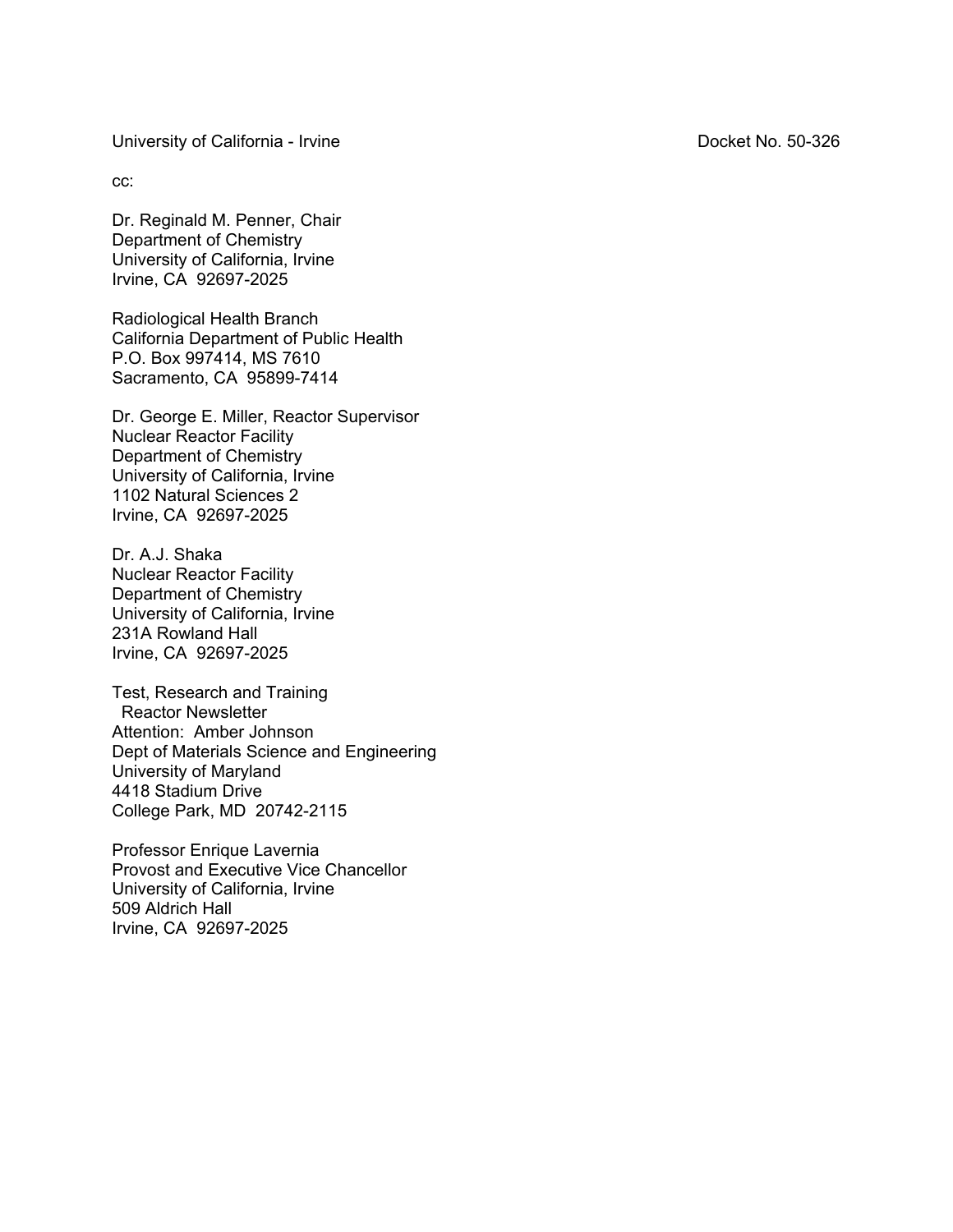SUBJECT: UNIVERSITY OF CALIFORNIA IRVINE – U.S. NUCLEAR REGULATORY COMMISSION ROUTINE INSPECTION REPORT NO. 50-326/2018-201 DATE: MARCH 19, 2019

# **DISTRIBUTION**:

| <b>PUBLIC</b>  | PROB r/f   | RidsNrrDlpPrlb     |
|----------------|------------|--------------------|
| RidsNrrDlpProb | JEads, NRR | NParker, NRR       |
| AMendiola, NRR | LTran, NRR | <b>GWertz, NRR</b> |

|               | <b>ADAMS Accession No. ML19073A076</b> | *concurred via e-mail | <b>NRC-002</b>  |
|---------------|----------------------------------------|-----------------------|-----------------|
| <b>OFFICE</b> | NRR/DLP/PROB/PM*                       | NRR/DLP/PROB/LA*      | NRR/DLP/PROB/BC |
| <b>NAME</b>   | JEads                                  | <b>NParker</b>        | AMendiola       |
| <b>DATE</b>   | 3/14/2019                              | 3/14/2019             | 3/19/2019       |

**OFFICIAL RECORD COPY**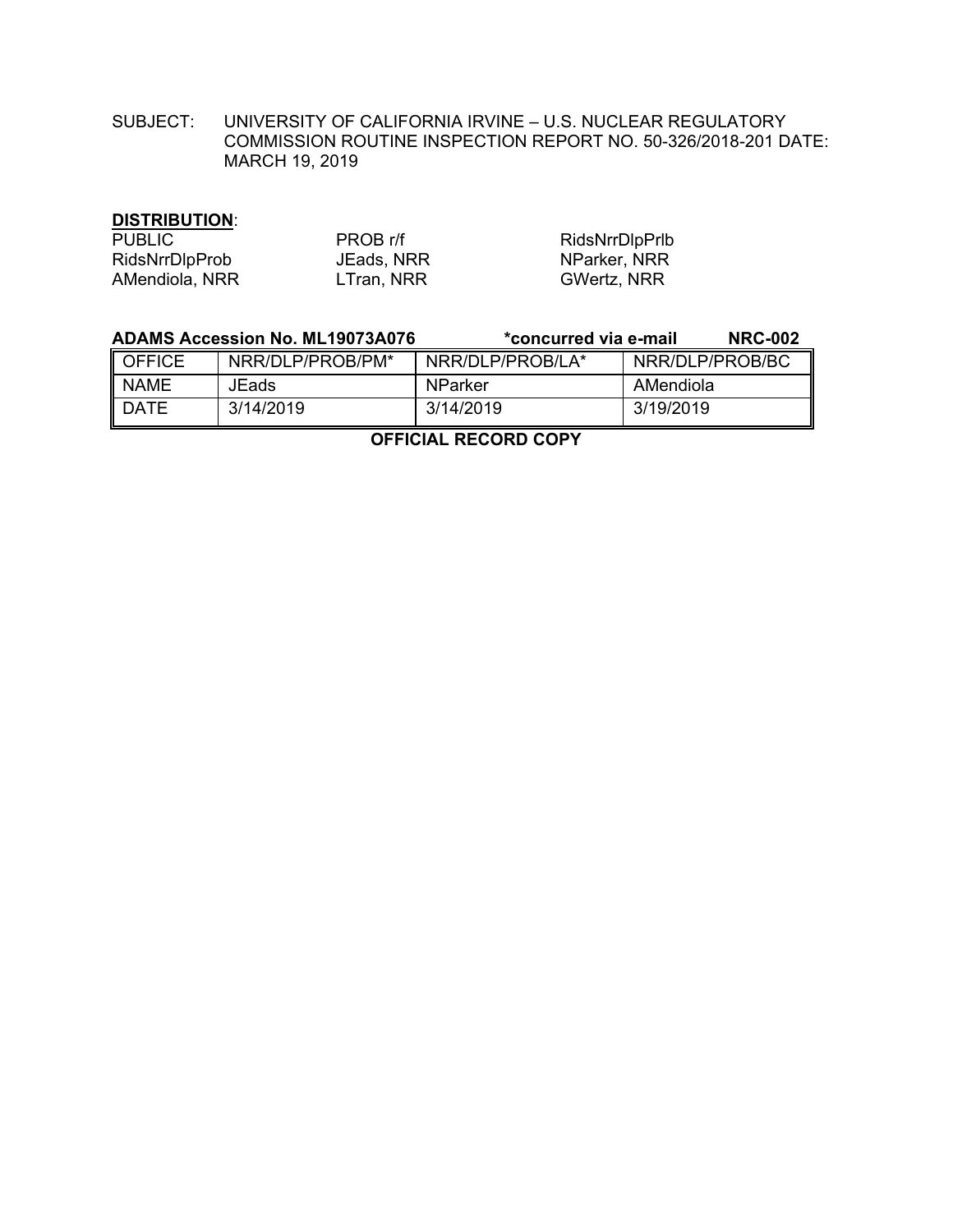### **U.S. NUCLEAR REGULATORY COMMISSION** OFFICE OF NUCLEAR REACTOR REGULATION

| Docket No.:  | 50-326                                                                                                                                              |
|--------------|-----------------------------------------------------------------------------------------------------------------------------------------------------|
| License No.: | R-116                                                                                                                                               |
| Report No:   | 50-326/2018-201                                                                                                                                     |
| Licensee:    | The Regents of the University of California                                                                                                         |
| Facility:    | University of California - Irvine<br><b>Nuclear Reactor Facility</b>                                                                                |
| Location:    | Department of Chemistry<br>University of California, Irvine, CA                                                                                     |
| Dates:       | June 26-28, 2018                                                                                                                                    |
| Inspector:   | <b>Johnny Eads</b>                                                                                                                                  |
| Approved by: | Anthony J. Mendiola, Chief<br>Research and Test Reactors Oversight Branch<br>Division of Licensing Projects<br>Office of Nuclear Reactor Regulation |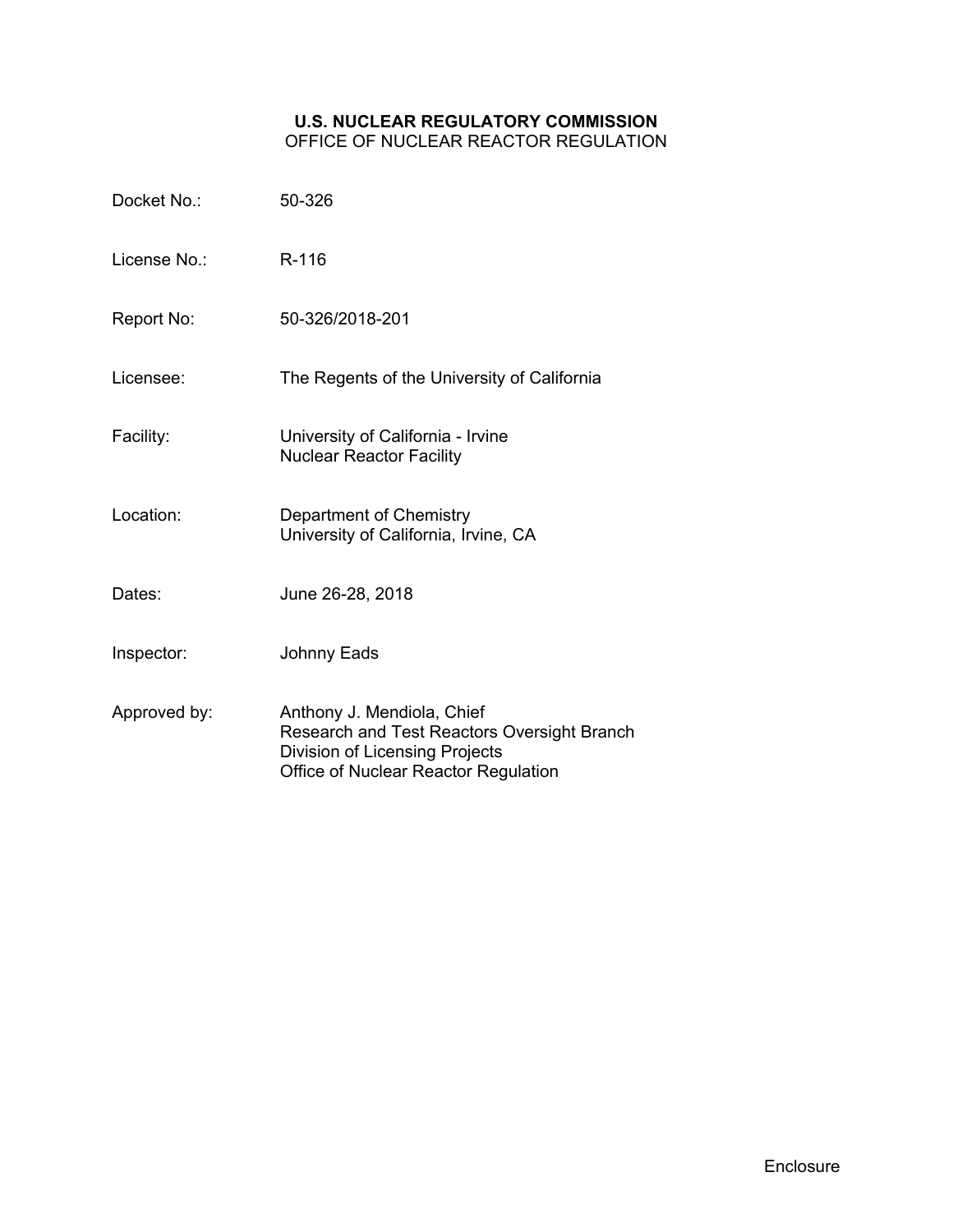# EXECUTIVE SUMMARY

### University of California - Irvine Nuclear Reactor Facility NRC Inspection Report No. 50-326/2018-201

The primary focus of this routine, announced inspection was the onsite review of selected aspects of the University of California - Irvine Class II research reactor facility safety programs including: (1) procedures; (2) experiments; (3) health physics; (4) design changes; (5) committees, audits and review and (6) transportation of radioactive materials procedures. The licensee's programs were acceptably directed toward the protection of public health and safety, and in compliance with the U.S. Nuclear Regulatory Commission (NRC) requirements.

### **Procedures**

• The program for changing, controlling, and implementing facility procedures was acceptably maintained as required by the technical specifications (TSs) and the applicable procedures.

### **Experiments**

Experiments were reviewed and approved as required by TS.

### Health Physics

- Surveys were being completed and documented as required.
- Postings met regulatory requirements.
- Personnel dosimetry was being worn and recorded doses were within the NRC's regulatory limits.
- Radiation monitoring equipment was being maintained and calibrated as required.
- The radiation protection program satisfied regulatory requirements.
- The radiation protection-training program was being administered as required.
- Environmental monitoring satisfied license and regulatory requirements.

#### Design Changes

• The review, evaluation, and documentation of changes to the facility satisfied NRC requirements.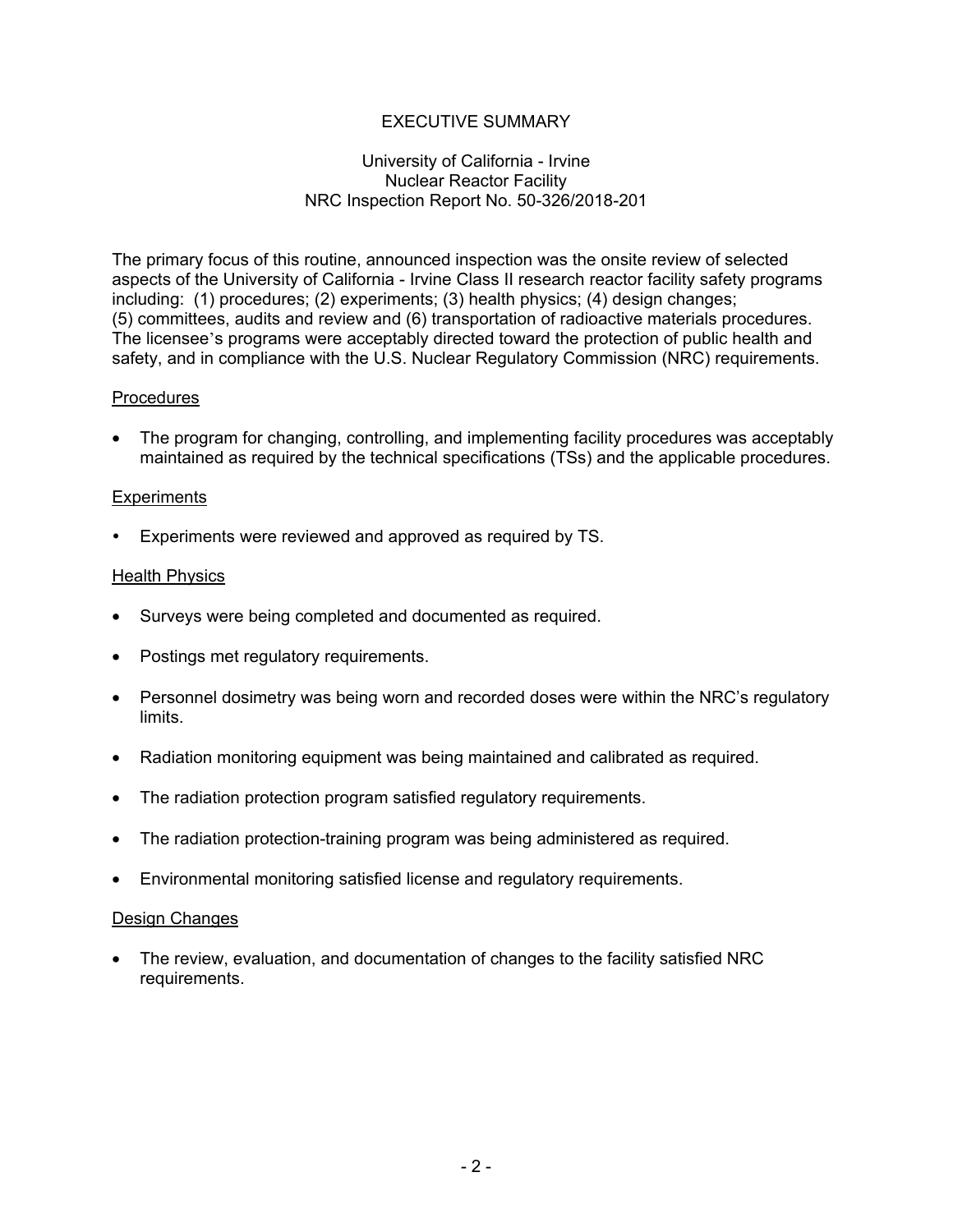# Committee Audits and Reviews

• The review and audit program was being conducted acceptably by the Reactor Operations Committee (ROC) as stipulated in TS.

# Transportation of Radioactive Materials

• The program for shipping radioactive material satisfied regulatory requirements.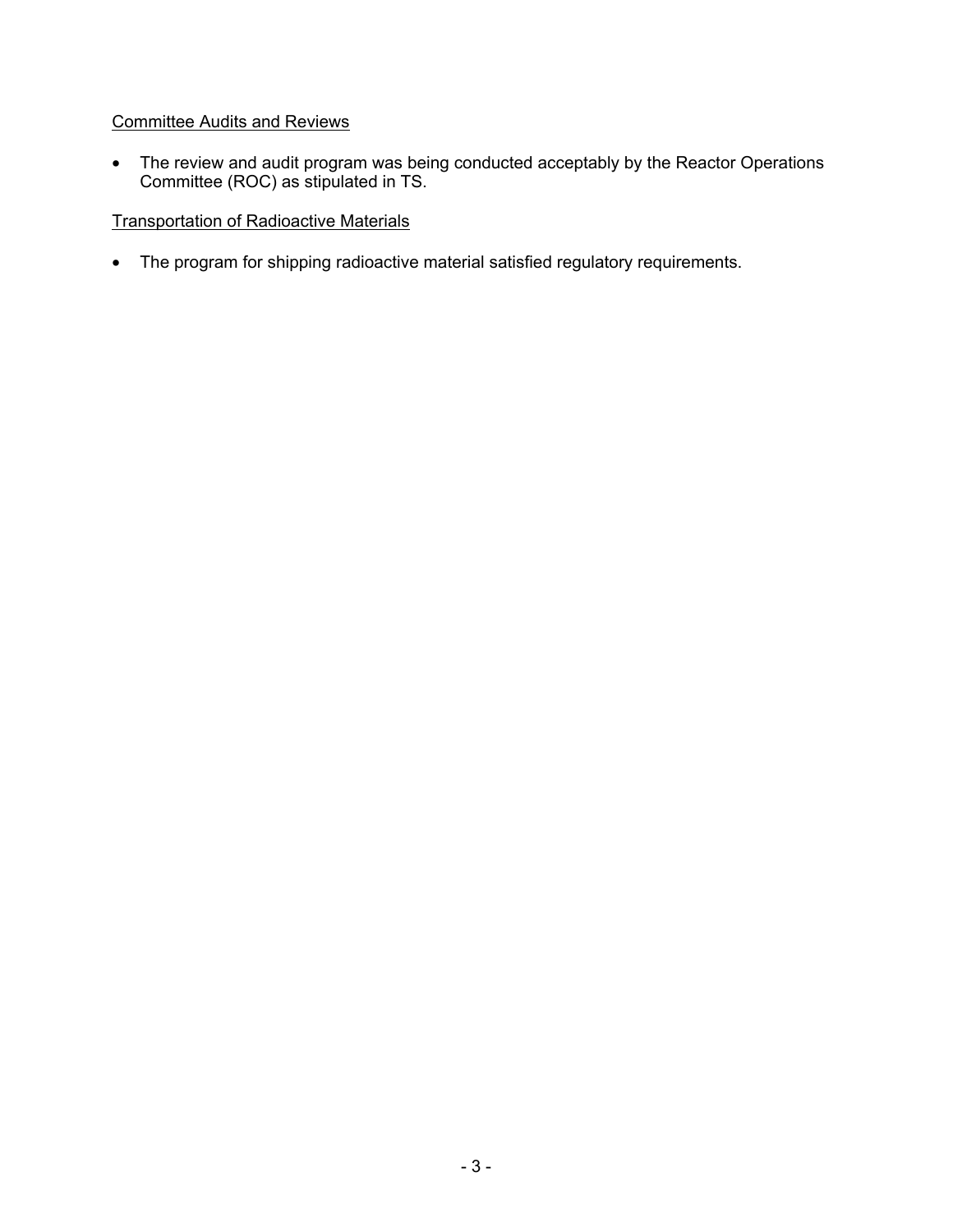# REPORT DETAILS

## **Summary of Facility Status**

The University of California (UC) - Irvine Nuclear Reactor Facility (NRF) 250 kilowatt TRIGA Mark-I research reactor continued to be operated in support of graduate and undergraduate research and laboratory instruction. During the inspection, the reactor was shutdown.

#### **1. Procedures**

### a. Inspection Scope (Inspection Procedure (IP) 69001)

The inspector reviewed selected aspects of the following to verify that the licensee was complying with the requirements of TSs 6.2, 6.3, and 6.7:

- Records of procedure changes
- Observation of procedure implementation
- Administrative controls as outlined in UC Irvine NRF Standard Operating Procedure (SOP) No. 1, "Introduction," Revision (Rev.) 3.2, approval dated January 2010
- UC Irvine NRF SOP No. 5, "Radiological Safety Program," Rev. 3.2, approval dated December 2009
- TS for the UC Irvine TRIGA Mark I Nuclear Reactor, July 7, 2016

#### b. Observations and Findings

The inspector reviewed the licensee's written procedures and revisions to procedures. The SOP manual was organized to address the full scope of activities conducted at the UC Irvine NRF. The inspector noted that procedural changes were being reviewed and approved by the ROC as required by TS. Training of personnel on procedures and changes was acceptable. Through observation of various activities at the facility, including reactor operation, the inspector determined that licensee personnel conducted activities in accordance with applicable procedures.

Review of ROC meeting minutes and discussions with the licensee indicated the request and approval of procedure changes for operating procedures were documented.

#### c. Conclusion

The licensee was maintaining and implementing written procedures in accordance with TS requirements.

# **2. Experiments**

#### a. Inspection Scope (IP 69001)

The inspector reviewed the following to verify compliance with TS 3.8: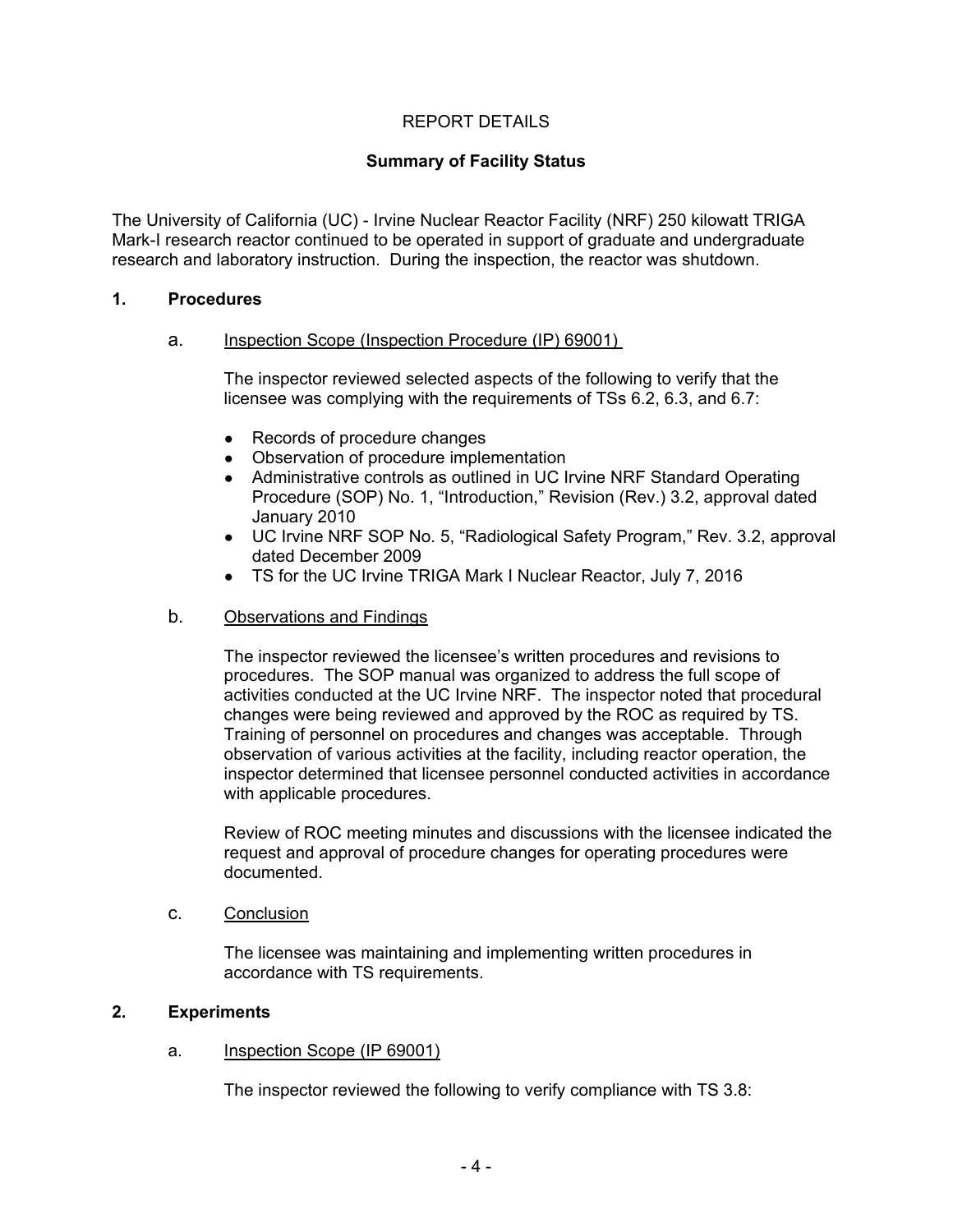- TS for the UC Irvine TRIGA Mark I Nuclear Reactor, July 7, 2016
- UC Irvine NRF SOP Section 2, Experiments, Rev. 3, Approved 2000
- Experiment Performance File, January 1, 2017, to present
- Select UC Irvine Irradiation Requests for 2017 and 2018

### b. Observations and Findings

The UC Irvine NRF has experimental procedures approved for a broad class of applications. The mission of the UC Irvine NRF is primarily to provide irradiation services to researchers and educational laboratory instruction; new experiments are uncommon. A new approved experimental procedure was created specifically for classroom applications. The goal is to separate laboratory activities from classroom activities. The experimental procedures are typically reviewed by the ROC.

During the inspections, irradiations were conducted in support of ongoing research. The inspector reviewed how experiments are performed in order to verify compliance with the TS and procedures. Additionally, from a random sampling of forms for experiments performed since the previous inspection, the inspector found that experiments were being reviewed and performed in accordance with TS requirements and the licensee's written procedures.

### c. Conclusion

Experiments were reviewed and performed in accordance with TS requirements and the licensee's written procedures.

### **3. Health Physics**

### a. Inspection Scope (IP 69001)

The inspector reviewed the following to verify compliance with Title 10 of the *Code of Federal Regulations* (10 CFR) Part 19, "Notices, Instructions and Reports to Workers: Inspection and Investigations," and 10 CFR Part 20, "Standards for Protection against Radiation," and TSs 3.7 and 4.7 requirements:

- Radiation and contamination surveys completed by reactor staff personnel
- Radiation and contamination surveys completed by Environmental Health and Safety (EHS) personnel
- UC Irvine NRF dosimetry records for 2017 through the present
- UC Irvine NRF SOP No. 5, "Radiological Safety Program," including the following:
	- Section 5.1, "Personnel Responsibilities and Actions," Rev. 3, approval dated March 2000
	- Section 5.2, "Radiation Monitoring Program," Rev. 3.2, approval dated December 2009
	- Section 5.4, "Alert Levels," Rev. 3, approval dated March 2000
	- Section 5.5, "Surveillance and Calibration of Monitoring Instrumentation," Rev. 3.2, approval dated July 2007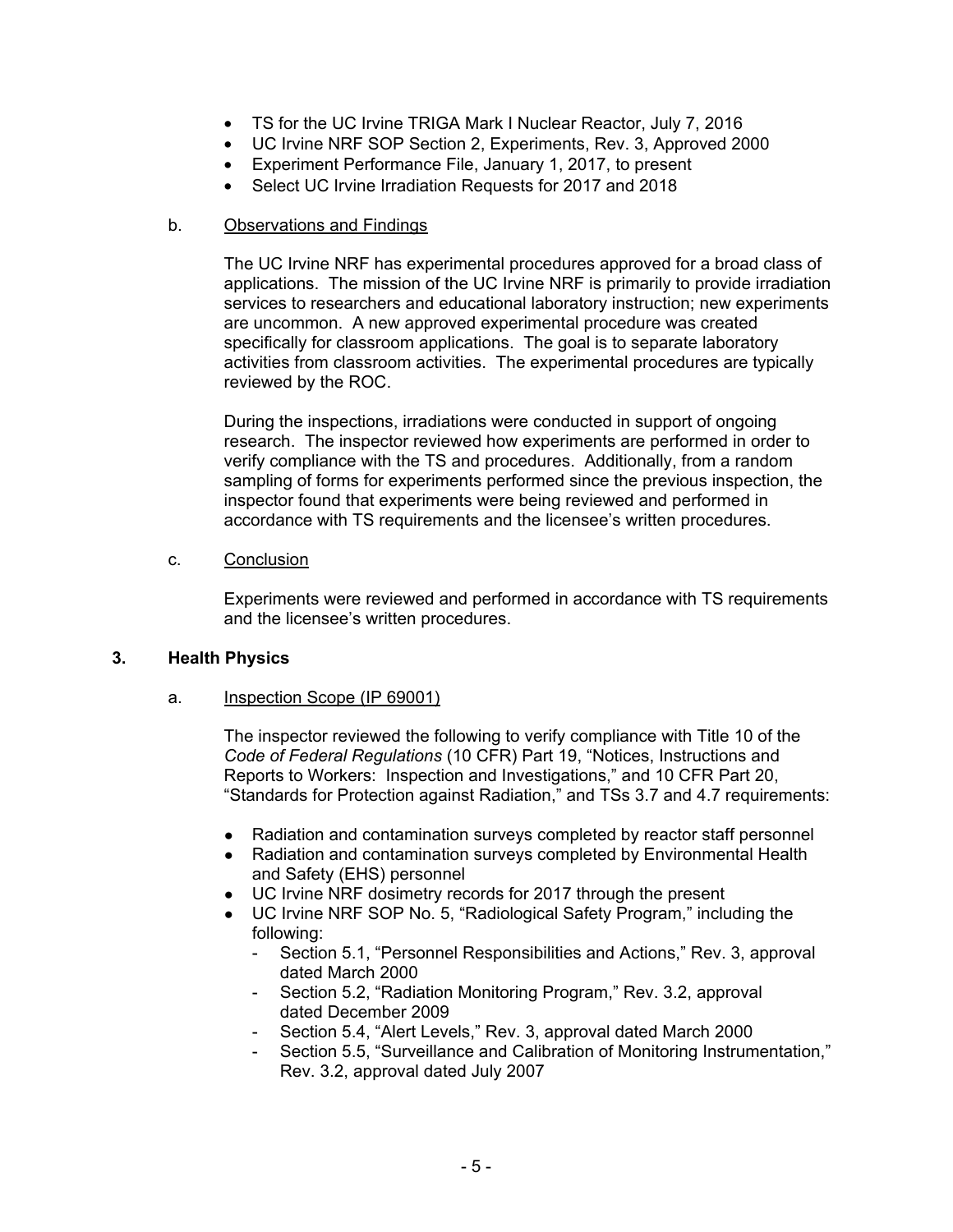The inspector interviewed licensee personnel, and radiological signs and postings were observed. The inspector reviewed the following to verify compliance with the requirements of 10 CFR Part 20 and TS 3.7:

- Facility radioactive effluent releases and liquid and solid waste disposal documented in the UC Irvine NRF Annual Report for the period from July 1, 2016, through and June 30, 2017
- UC Irvine NRF SOP No. 5, "Radiological Safety Program," Section 5.6, "Radioactive Effluent Release Assessment," Rev. 3, approval dated March 2000
- UC Irvine NRF SOP No. 5, "Radiological Safety Program," Section 5.7, "Radioactive Waste Procedures," Rev. 3, approval dated March 2000

### b. Observations and Findings

(1) Surveys

The inspector reviewed monthly radiation and contamination surveys of the licensee controlled areas conducted by the licensee staff and quarterly radiation and wipe surveys completed by campus EHS Health Physics personnel. The results of the licensee staff surveys were documented on the forms and entered into a Reactor Health Physics notebook. The results of EHS surveys were documented on survey maps and forms, reviewed as required, and forwarded to the licensee for information.

(2) Postings and Notices

The inspector reviewed the postings at the entrances to the facility controlled areas including the Control Room, the Reactor Room, and the two laboratories in the NRF. The postings were acceptable and indicated the radiation hazards present. The facility's radioactive material storage areas were noted to be properly posted.

Copies of notices to workers required by 10 CFR Part 19 were posted as required. Copies of NRC Form-3, "Notice to Employees," facility were posted in various areas throughout the facility. These locations included the bulletin board in the Outer Office/Counting Room leading to the Control Room and in the Control Room.

Caution signs, postings, and controls for radiation areas were as required in 10 CFR Part 20, Subpart J. Licensee personnel observed the precautions for access to radiation and other controlled areas.

(3) Dosimetry

The licensee used thermoluminescent dosimeters (TLDs) for whole body monitoring of beta and gamma radiation exposure with an additional component to measure neutron radiation. The licensee used TLD finger rings for extremity monitoring. Dosimetry was issued to staff and visitors as outlined in licensee procedures. The issuing criteria met or exceeded the requirements of 10 CFR 20.1502, "Conditions requiring individual monitoring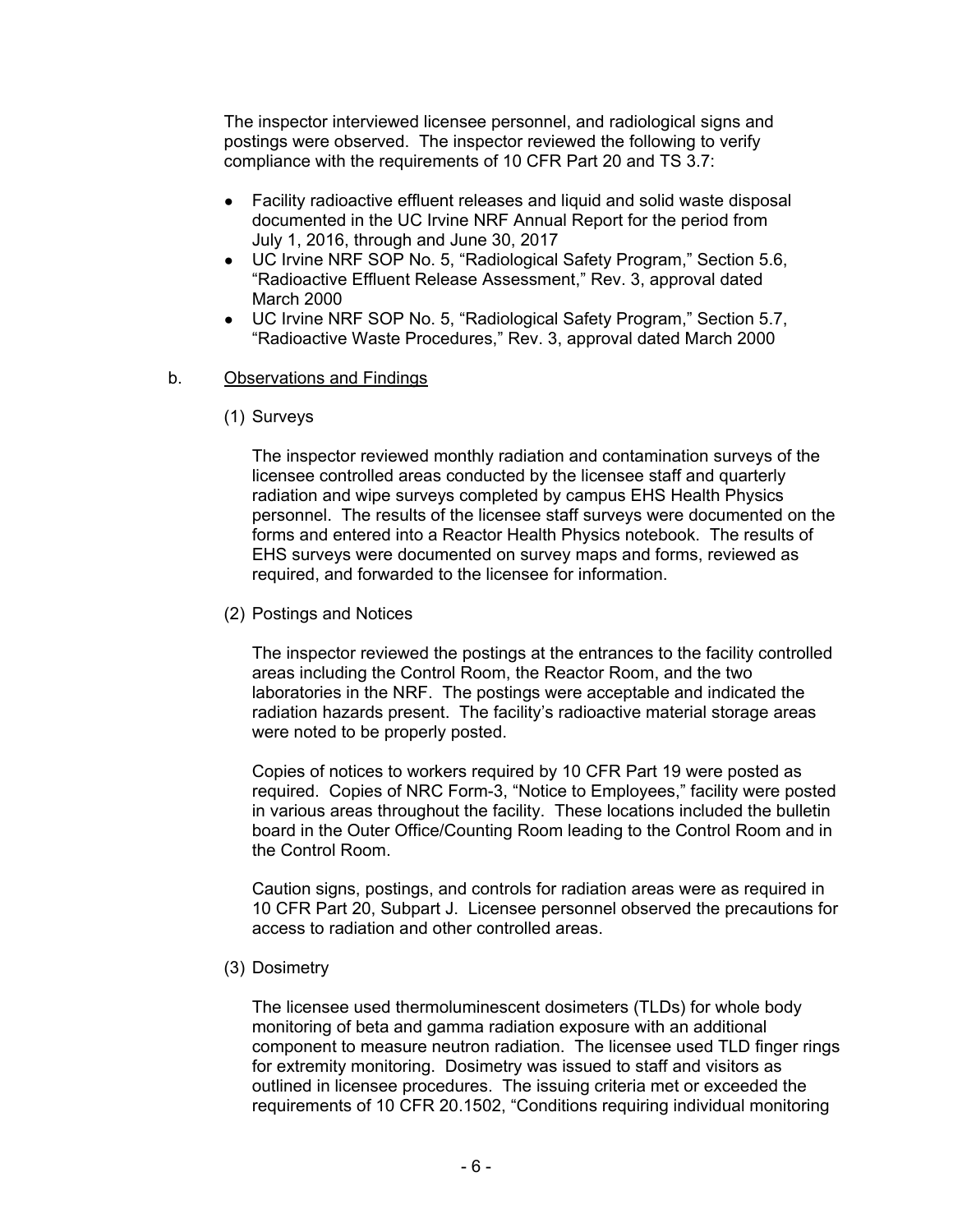of external and internal occupational dose," for individual monitoring. The dosimetry was supplied and processed by a National Voluntary Laboratory Accreditation Program accredited vendor, Miron Technologies. Through direct observation, the inspector determined that dosimetry was acceptably used by facility personnel and exit frisking practices were in accordance with facility radiation protection requirements.

An examination of the TLD monitoring results indicating radiological exposures at the facility for the past two years through the present showed that the highest occupational doses, as well as doses to the public, were well within 10 CFR Part 20 limitations. The records showed that the highest annual whole body exposure and the highest annual extremity exposure received by a facility employee in 2017 were well within the regulatory limits.

(4) Radiation Protection Program

The licensee's Radiation Protection Program was established in the UC Irvine NRF SOP No. 5, "Radiological Safety Program." The program was further explained in the campus document entitled, "Radiation Safety Manual University of California Irvine," latest revision dated January 2009. The program required that all personnel who had unescorted access to work in a radiation area or with radioactive material receive training in radiation protection, policies, procedures, requirements, and facilities prior to entry. The inspector verified that licensee staff had received the required radiation protection ("rad worker") training given by the UC Irvine Office of EHS.

The inspector determined that the UC Irvine EHS office had completed an annual review of the radiation protection program in accordance with 10 CFR 20.1101(c), "Radiation protection programs," for 2017 as required. This was accomplished by the campus Radiation Safety Officer.

(5) As Low As Reasonably Achievable Policy

The as low as reasonable achievable (ALARA) Policy was also outlined and established in the UC Irvine NRF SOP No. 5, "Radiological Safety Program," and in other campus documents. The ALARA program provided guidance for keeping doses ALARA and was consistent with the guidance in 10 CFR Part 20.

(6) Facility Tours

The inspector toured the Control Room, the Reactor Room, the Pneumatic Tube Laboratory and the Preparation Laboratory within the NRF. Control of radioactive material and control of access to radiation and high radiation areas were acceptable. The postings and signs for these areas were appropriate.

(7) Effluent Releases

Gaseous releases were monitored as required by TS, calculated as prescribed by procedure, and acceptably documented. The results indicated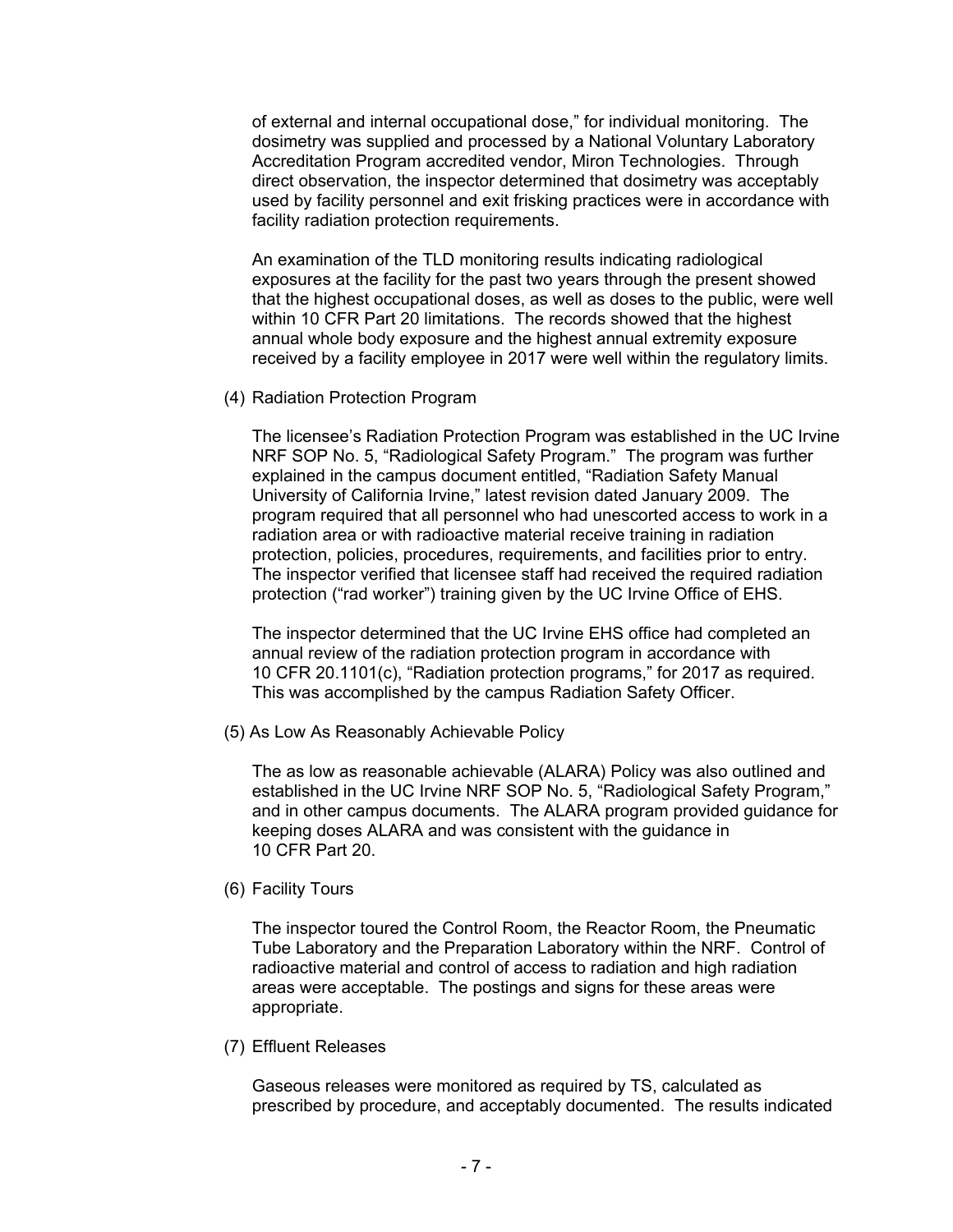that the releases were well within Appendix B, Table 2 concentrations, and TS limits. To demonstrate compliance with the annual dose constraints of 10 CFR 20.1101 paragraph (d), the licensee used the computational method specified in UC Irvine NRF SOP No. 5, Section 5.6.

The licensee had released liquid from the facility, but only by transferring it to the Campus EHS Office under the State of California Radioactive Material License. Solid radioactive waste was also transferred to the Campus EHS Office. The liquid and solid waste was then stored, handled, and/or disposed of in accordance with the State license requirements.

### c. Conclusion

The inspector verified that the licensee's radiation protection program was effective in minimizing radiation doses to individuals through training, notices to workers, radiation monitoring and surveys, and calibrated equipment. The program met regulatory requirements. Effluent releases, effluent monitoring, and environmental monitoring satisfied license and regulatory requirements.

### **4. Design Changes**

### a. Inspection Scope (IP 69001)

The inspector reviewed the following to verify compliance with the regulatory requirements of 10 CFR 50.59, "Changes, tests and experiments," were being met:

- UC Irvine NRF Annual Report for the period from July 1, 2016, through and June 30, 2017
- UC Irvine NRF SOP Nos. 1-3, "Implementation of Standard Operating Procedures and Facility Changes," Rev. 3.2, approved January 2010.

### b. Observations and Findings

Facility changes or modifications were reviewed by the ROC and documented in the committee's meeting minutes. Changes were controlled by requiring a staff evaluation and an ROC review. It was noted that SOP 1 had been revised to outline the change initiation and approval process. Completion of the changes or modifications was documented on forms that had been developed for that purpose and recorded in the Reactor Operations Logbook, which was also used to document maintenance activities at the facility. The inspector noted that various changes or modifications had been initiated by the licensee and subsequently approved by the ROC as required. The documentation and information concerning these changes and modifications were acceptable. Through this review, the inspector verified that the design change process at the facility was functioning as required and was acceptable for the current operation and staffing of the facility.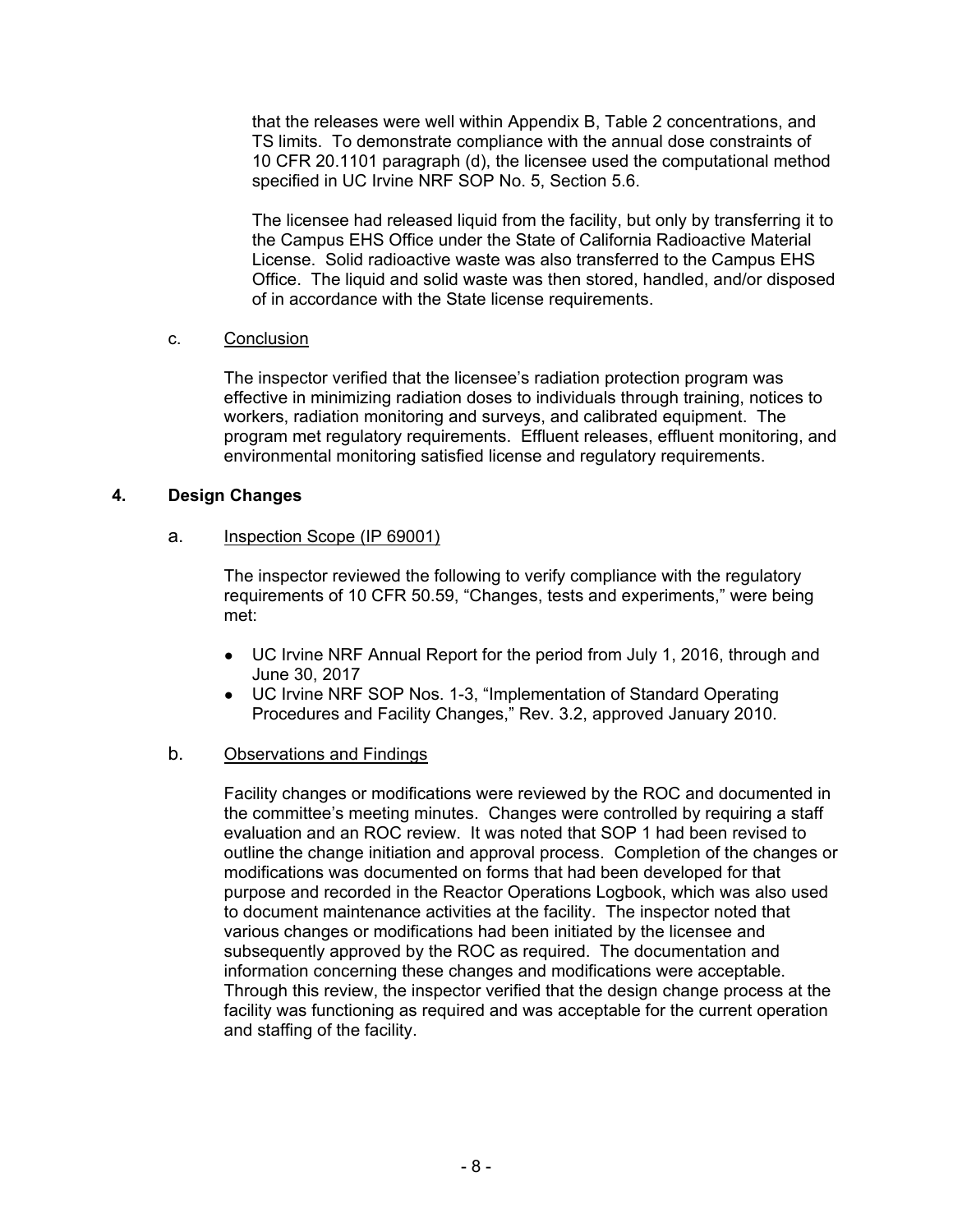### c. Conclusion

Records indicated that changes at the facility were acceptably reviewed in accordance with 10 CFR 50.59 and applicable licensee administrative controls.

### **5. Committees, Audits and Review**

#### a. Inspection Scope (IP 69001)

The inspector reviewed the following to ensure that the review and audit functions stipulated in the TS, as well as the 10 CFR 50.59 review functions, were being met:

- Safety review and audit records for the past two years
- ROC meeting minutes from January 2017 to the present
- UC Irvine NRF SOP No. 1, "Introduction," Rev. 3.2, approval dated January 2010
- UC Irvine NRF Annual Report for the period from July 1, 2016, through June 30, 2017

### b. Observations and Findings

The ROC membership satisfied TS requirements and the licensee's procedural rules. The ROC had semiannual meetings as required with a quorum being present at those meetings. Review of the committee meeting minutes indicated the ROC provided appropriate guidance and direction for reactor operations, and ensured suitable use and oversight of the reactor.

The review and audit function of the ROC stipulated in TS 6.2 was fulfilled by EHS personnel as they conducted their surveys and walk-through tours of the facility. This was reported to the ROC through the EHS Report given during the semiannual ROC meetings. Since the last inspection all required audits of reactor facility activities and reviews of programs, procedures, and facility operations had been completed and documented.

c. Conclusion

The ROC provided the oversight required by the TS.

#### **6. Transportation of Radioactive Materials**

a. Inspection Scope (IP 86740)

The inspector interviewed personnel and reviewed the following to verify compliance with regulatory and procedural requirements for transferring licensed material:

- Records of radioactive material shipments for 2018
- UC Irvine NRF SOP No. 5, "Radiological Safety Program," Section 5.10, "Transportation of Radioactive Material," Rev. 3.1, approval dated May 2005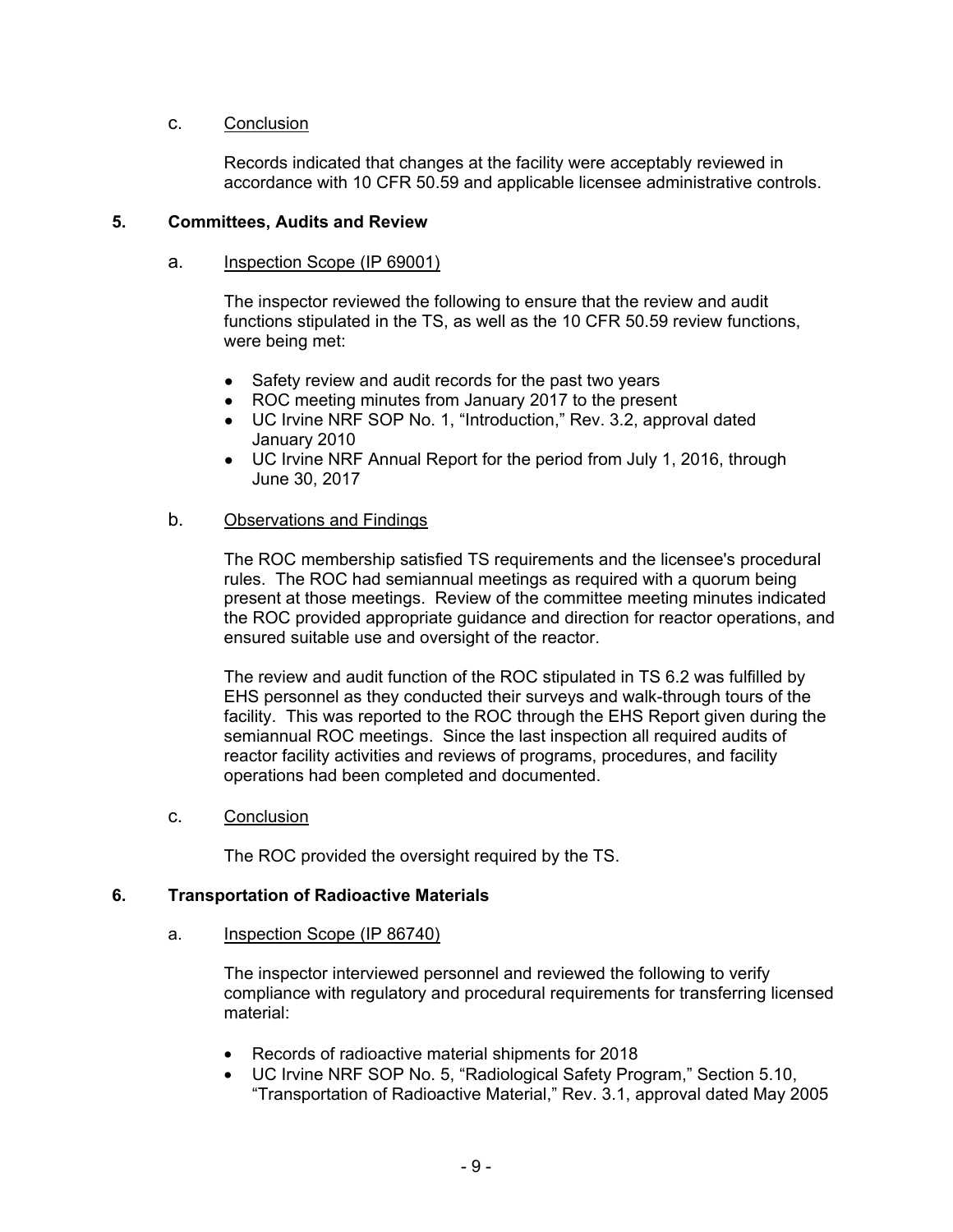# b. Observations and Findings

The transportation of radioactive material was reviewed. Through records review and discussions with licensee personnel, the inspector determined that the licensee had made various shipments of radioactive material since the previous inspection in this area. The records indicated that the radioisotope types and quantities were calculated and dose rates measured as required. The records also indicated that the shipping containers used were appropriate and had the appropriate markings as required. All radioactive material shipment records reviewed by the inspector had been completed in accordance with Department of Transportation and NRC regulatory requirements.

### c. Conclusion

Radioactive material shipments were made according to procedures and regulatory requirements.

### **7. Exit Interview**

The inspector presented the inspection results to licensee management at the conclusion of the inspection on June 28, 2018. The inspector described the areas inspected and discussed in detail the inspection observations. The licensee acknowledged the findings presented and did not identify as proprietary any of the material provided to or reviewed by the inspector during the inspection.